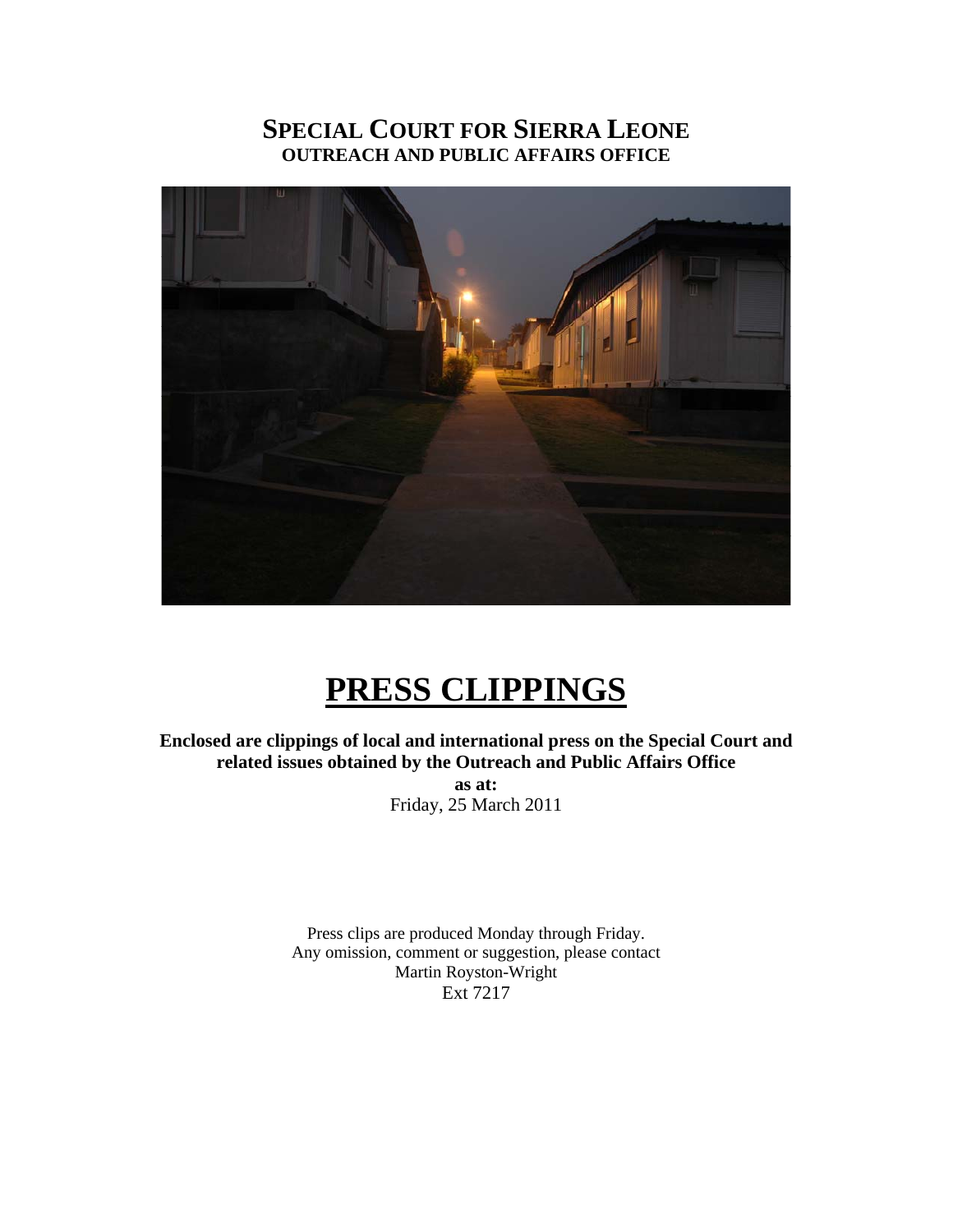# **International News**

| Photojournalist Gregory Stemn on Living and Documenting the War in Liberia / Free African Media | Pages 4-7   |
|-------------------------------------------------------------------------------------------------|-------------|
| <b>ICC Hears First Defence Witness About Bogoro Massacre / Radio Netherlands Worldwide</b>      | Pages 8-9   |
| "Special Deposition Does Not Amount to Trial in Absentia" / Hirondelle News Agency              | Page 10     |
| American Lawyer Fears to Travel to ICTR Headquarters / Hirondelle News Agency                   | Page 11     |
| Justice, Reconciliation-or Score-Settling? / The Economist                                      | Pages 12-13 |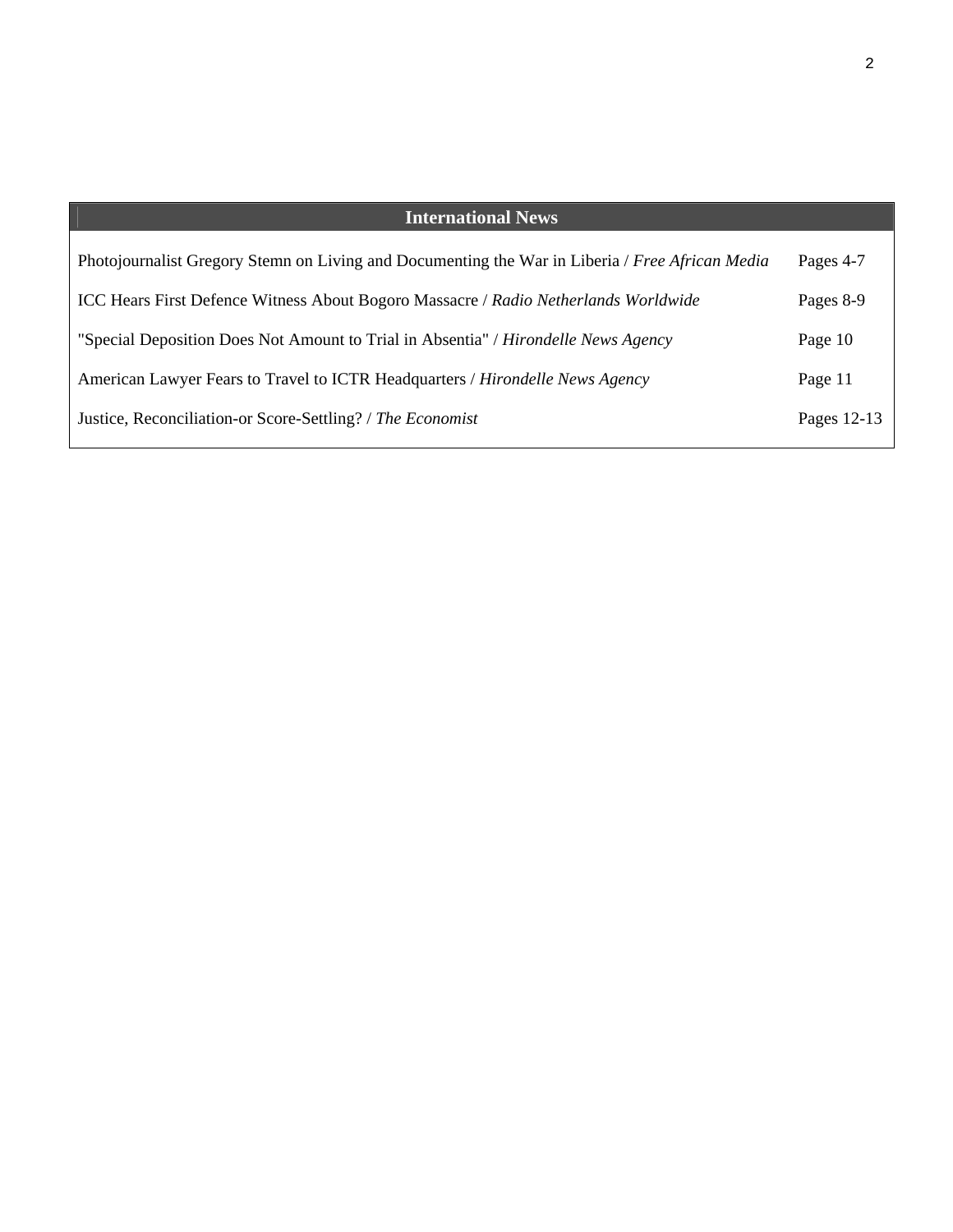# Free African Media Friday, 25 March 2011

## **Photojournalist Gregory Stemn on living and documenting the war in Liberia**

## By MICHAEL KEATING



*Main photo: Killing fields of NPFL in Payn*

Gregory Stemn had some narrow escapes covering the civil war in Liberia. Even though he now lives in the US, he admits to still hearing bullets flying over his head. Stemn hopes that his recently published b ook, "Liberia: When Darkness Falls", will be widely distributed in his home country - so that people remember what they've lived through.

**MK:** Where did you learn your craft?

**GS:** I studied photography in high school. I also trained at the ministry of information and the US embassy.

**MK:** What was your first job as a photographer?

**GS:** I was hired as a sports reporter at the Daily Observer. I loved sports, but because I was junior, I didn't cover football, but ping-pong, basketball and boxing.



*Photo: Living skeletons of people in Bomi's humanitarian crisis.*

**MK:** Did you take to the work right away?

wanted to be an artist, but the work **GS:** Oh yes. I loved all the technical parts of photography. I loved working with the chemicals in the darkroom. Originally I of a photojournalist looked really exciting.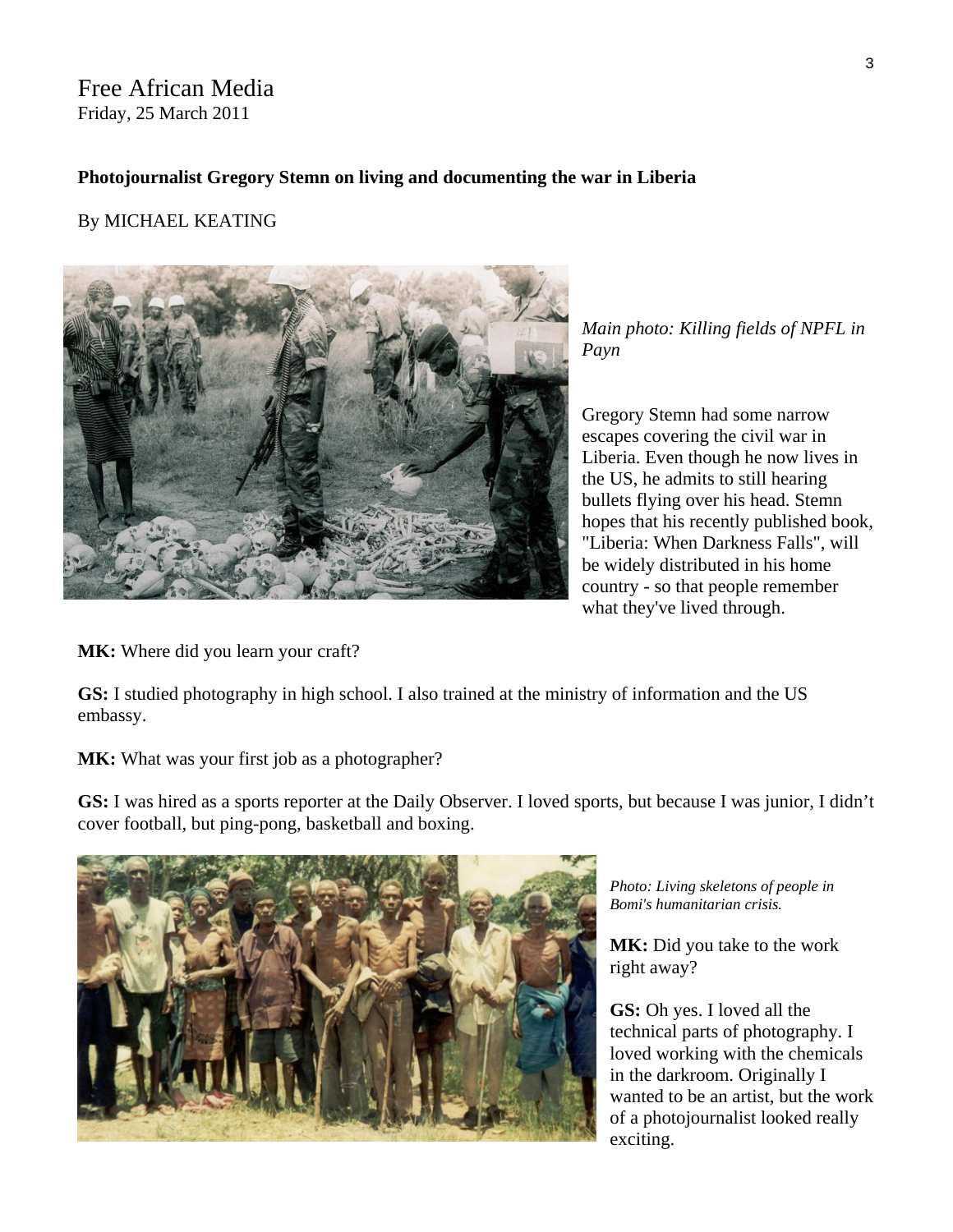**MK:** When did things start to change?

**GS:** In the 1980s when Samuel Doe came to power (via a military coup) everything changed; then one day the editor of the Daily Observer came to me and said he wanted me to cover a speech Doe was giving. So I went to the mansion and shot five rolls of Doe.



*Photo: Frontline commander brigadier Gen. Edward Smith, of the armed forces of Liberia, briefs Commander in Chief Samuel Doe on current military activities against the NPFL rebels.* 

MK: So that was a move from a sports reporter to political reporter. When d id the shift to war reporter take place?

**GS:** Oh, that was in 1990 when the crisis began, when (Charles) Taylor (and his National Patriotic Front of Liberia) crossed into Liberia from

take care of her while she did her work in Liberia. It was me and Maureen Sieh, another Liberian reporter Cote d'Ivoire. It was also when I started working with Elizabeth Blunt of the BBC. My editor told me to who now lives in the US.

**MK:** What happened when Prince Johnson took over Monrovia? (The rebel leader, now a senator, had initially been part of the NPFL, but formed his own faction – the Independent National Patriotic Front of Liberia, after an internal power struggle. After his supporters executed Doe in 1990, Johnson briefly



claimed the Liberian presidency. - Ed)

**GS:** It was really tough for the media. Most of the major dailies were closed, but we started a small paper called the Torchlight. I used equipment that I had bought off the street from Johnson's soldiers, who had looted a photographic shop. I set up a makeshift darkroom in my father's house.

*Photo: Photo left: Prince Y. Johnson leader INPFL. Photo right: One of the common features the war was the Amputation of people's Arms and Limbs by combatants. This 14 year old is one of many victims.*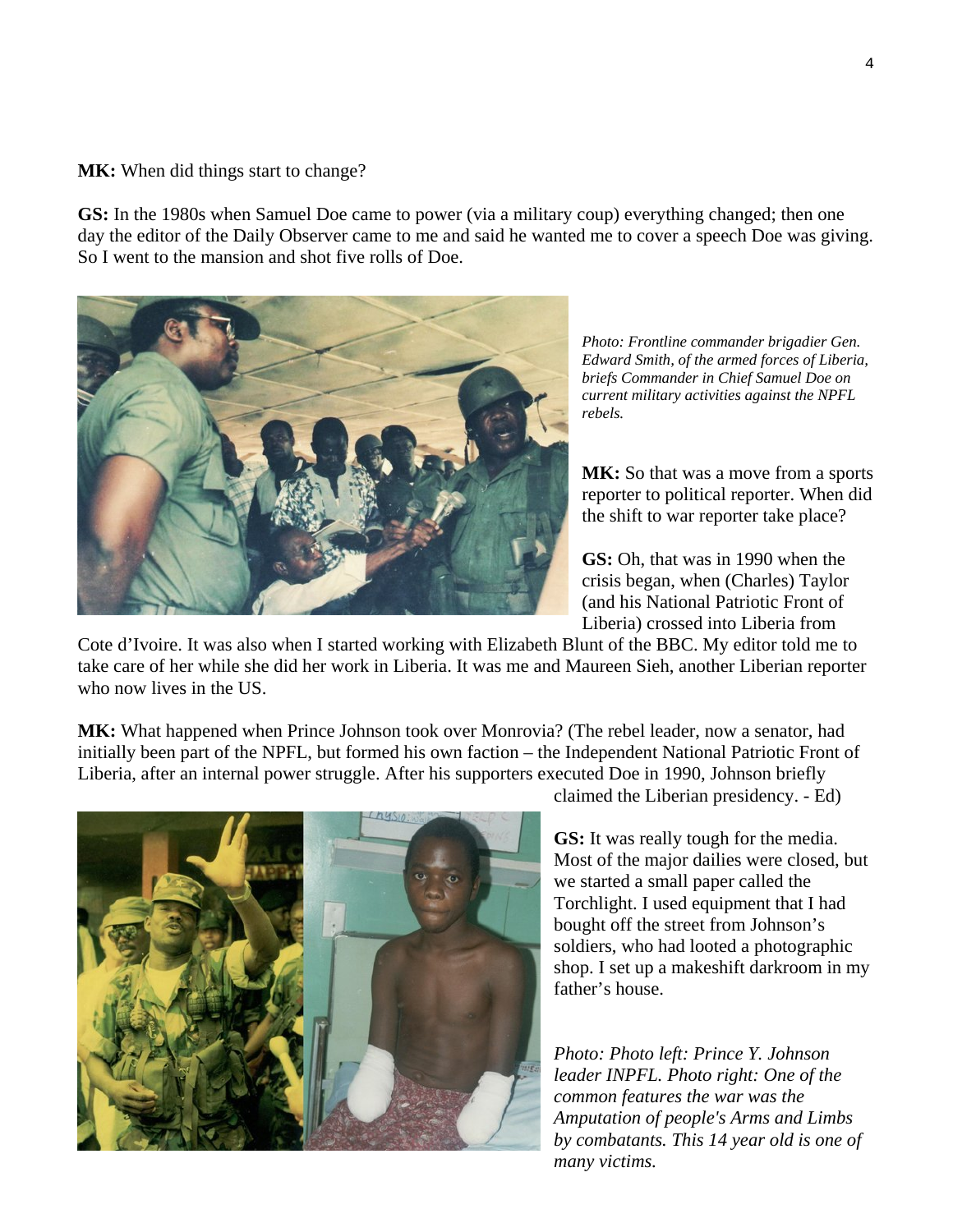MK: Did you have any close calls when working with Blunt?

**GS:** (In 1990) we were at the port when Doe came to visit the Ecomog (Economic Community of West African States Monitoring Group) commander. When Johnson's men came we had to hide behind the containers. There was a lot of screaming and shouting and we really didn't understand what happened until the next morning when I saw Doe's body in a wheelbarrow. It was really a shock to see someone so powerful brought so low. At that point Prince Johnson said that the war was over, but it was really just the beginning

**MK:** When did you first meet Charles Taylor?

**GS:** I met him in 1991 in Gbarnga at his headquarters. It was very strange because he had all the trappings of being the president, but he wasn't the president.



*Photo: Deputy force commander of Ecomog, presents the flag of the peace keepers to NPFL rebels high military officer, Isaac Musa during one of the peacekeepers' confidence building visits into the rebels' controlled areas.*

**MK:** How did Taylor treat the media?

**GS:** At first he loved the media, especially the cameras. He had his own media around him at his

headquarters. He also loved the foreign media. He was always calling the BBC and Radio France but by 1998 he was banning the independent media and singling out journalists he didn't like.

**MK:** How did he feel about you?



**GS:** At first it was okay, but then he got uncomfortable with me because I hung out a lot at the American embassy. There were a lot of foreign and Liberian journalists who worked over there.

*Photo: Rebel militias of the NPFL riding the trunk of a seized vehicle.*

**MK:** Do you think the international media had a good fix on Taylor?

**GS:** No. They got it all wrong. They never saw the terrible things Taylor was doing.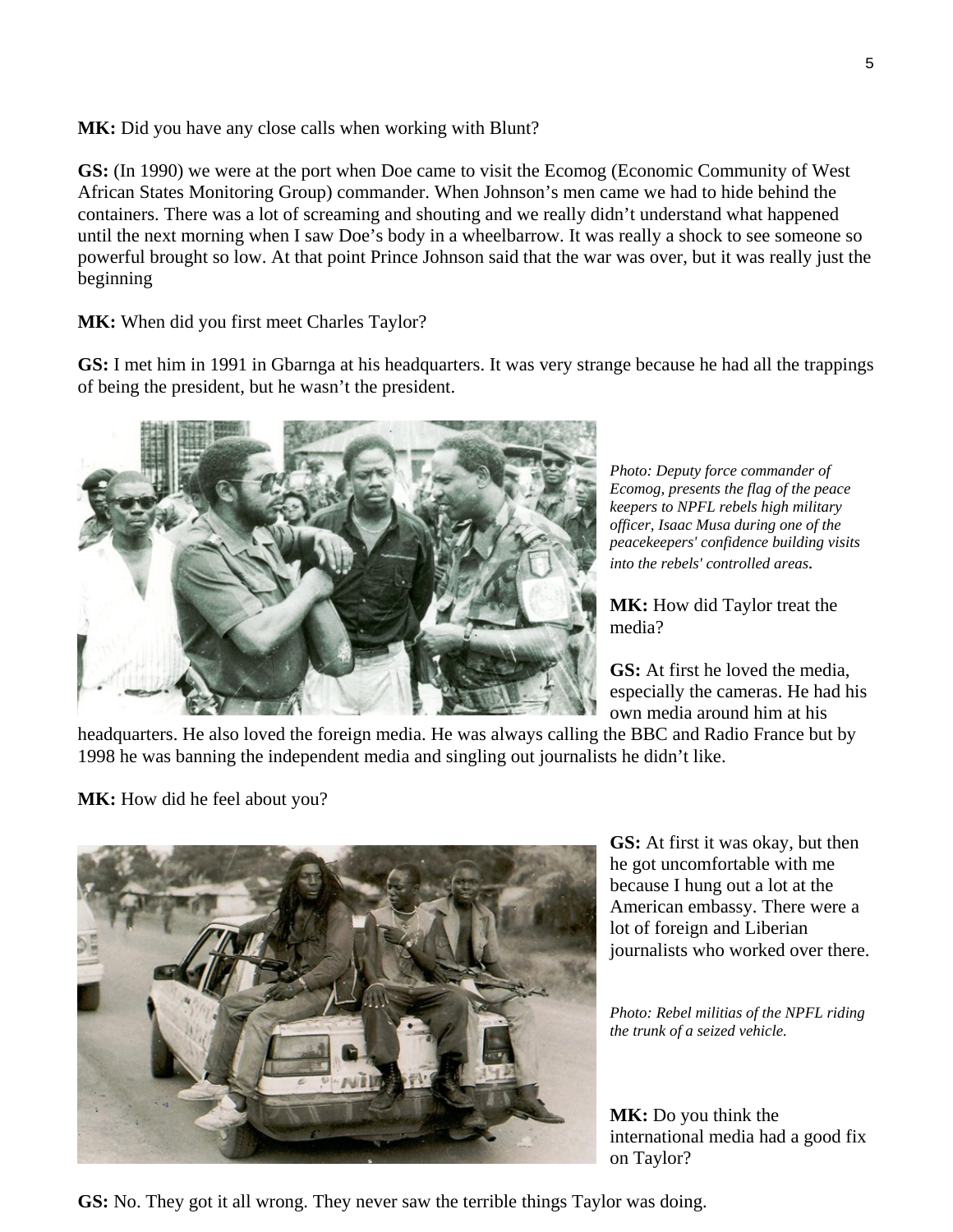**MK:** The first time I saw your photos was in the very popular book "The Mask of Anarchy" by Stephen Ellis. However, you are not credited for the photos in that book. What happened?

**GS:** A friend of mine introduced me to Ellis because he was looking for photos for his book. When it came time to publish my friend warned me that if I was associated with the book, which was very critical of Taylor, it would be bad for me. It turned out that Taylor was very unhappy with that book and vowed to get even with people who had co-operated with Ellis.

**MK:** Is that why you left Liberia?

*Photo: President Doe visits the war front in Nimba in the early days of the war against Charles Taylor's rebels.*

**GS:** I vowed to stay in Liberia until the end even though the threats against me were growing. The people at the American embassy were telling me to leave. They had even organised a visa. The final straw was when we reported that the Lurd (Liberians United for Reconciliation and Democracy) rebels were on the march to Liberia when Taylor's people were denying it. (This was in 2003.) That report was pretty much the last straw for me.

**MK:** Were you surprised that Taylor ended up the way he did? (Taylor is currently on trial at the Special Court for Sierra Leone in The Hague on charges of war crimes and crimes against humanity. - Ed)

**GS:** No.

**MK:** Did the Truth and Reconciliation Commission of Liberia use your photos?

**GS:** Yes. I prepared an album that was presented as part of a friend's testimony.

**MK:** What was the last photo you took in Liberia?

**GS:** Two child soldiers manning a Lurd roadblock.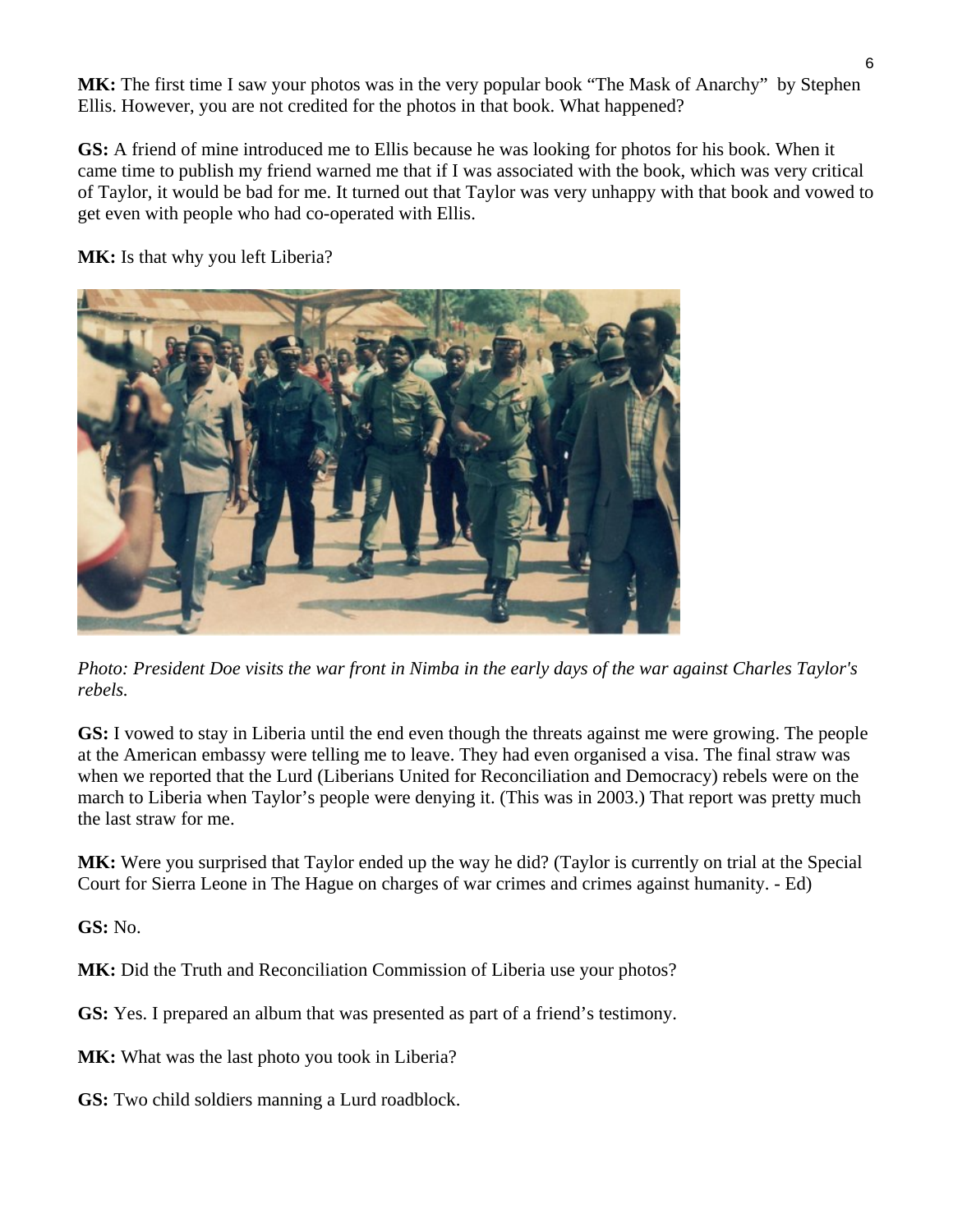

*Photo: Election day in Liberia, 19 July 1997.*

**MK:** What were you thinking?

**GS:** I was thinking that those kids should have been in school.

**MK:** What would be your advice to an aspiring young war photographer?

**GS:** You have to be very brave. You are going to experience some very difficult things. I can still hear the sounds of bullets passing over my

head.

*Watch: Greg Stemn interview (Mikail Mihailovich)*

**MK:** What do you think about the recent events in the Middle East and North Africa?

**GS:** I am so happy to see Gaddafi starting to fall. People don't remember the Libyan connection in Liberia. It was Gaddafi who supported Taylor. Gaddafi is responsible in part for the destruction of Liberia.

MK: What's next? What would you like to accomplish with your book?

**GS:** I would like to get a lot of copies to Liberia. The people have to remember. There is a prison where journalists used to be kept during the Doe years. I would like to see them turn that prison into a museum of remembrance. I would donate all my pictures if they did that. **FAM**

Michael Keating is an adjunct professor of International Relations at the New School University and director of operations at the Centre for Peace, Democracy and Development at the University of Massachusetts, Boston.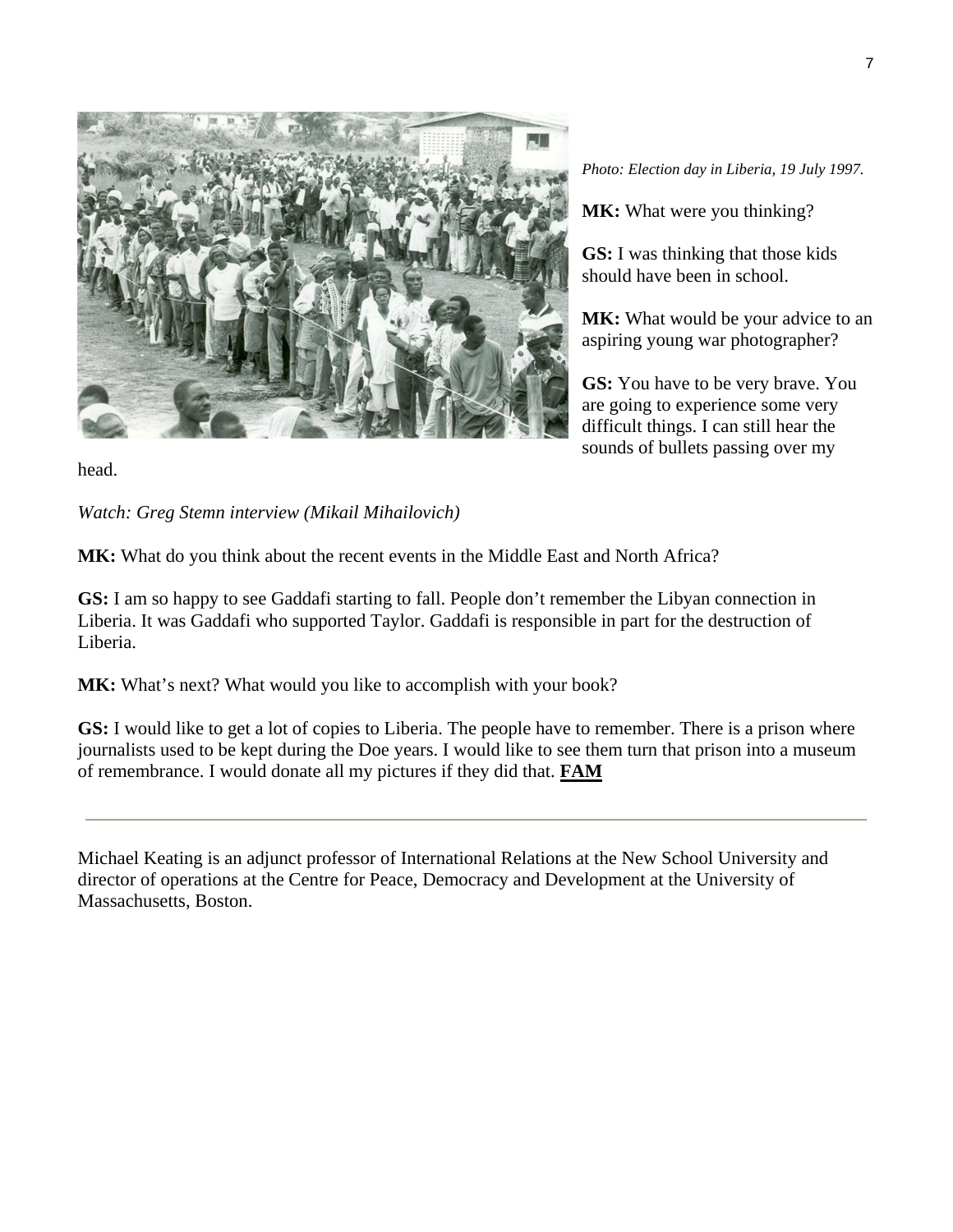# Radio Netherlands Worldwide

Thursday, 24 March 2011

#### **ICC hears first defence witness about Bogoro massacre**

## *By Thijs Bouwknegt*



The Hague, Netherlands

It is far from concluded that the first murder trial before the International Criminal Court (ICC) will lead to a conviction of Germain Katanga. That is the firm conviction of the lawyers of the youngest ever suspect in the dock in The Hague.

Lawyers on Thursday began the defence phase of the 32-year-old Katanga, nick-named "Simba" (lion in kiswahili). He's been on trial at the ICC since November 2009.

There are two Congolese former militiamen in the dock, both dressed in neat suits: the court's youngest suspect, Germain Katanga and Mathieu Ngudjolo Chui. Prosecutors allege the two men's militia orchestrated the massacre of more than 200 civilians in Bogoro, a small town in the Ituri province of the Democratic Republic of Congo (DRC). They called 26 witnesses to prove the two suspects' involvement, among them former child soldiers and women who were sexually abused.

But the defence, led by British barrister David Hooper, will challenge the credibility of these prosecution witnesses, claiming most of them are indirect. They will call 23 witnesses including Katanga himself, who denies he has committed a range of war crimes and crimes against humanity in Ituri.

Ituri has been one of the bloodiest areas of the DRC. Since 1999, up to 100,000 civilians have been slaughtered in a conflict rooted in ethnic rivalries, primarily between the Lendu and the Hema ethnic groups. In the battle for Ituri's mineral riches, a myriad of armed groups have been implicated in massacres, torture and rape.

Thomas Lubanga Dyilo was the first to be brought to the ICC in The Hague. He has been in the dock for using child soldiers in his Hema militia, the Union of Congolese Patriots.

But since November 2009, his former rivals Katanga and Ngudjolo have also been in front of the same court. They respectively led the Nationalist and Integrationist Front and the Patriotic Resistance Force, both fighting for the Lendu.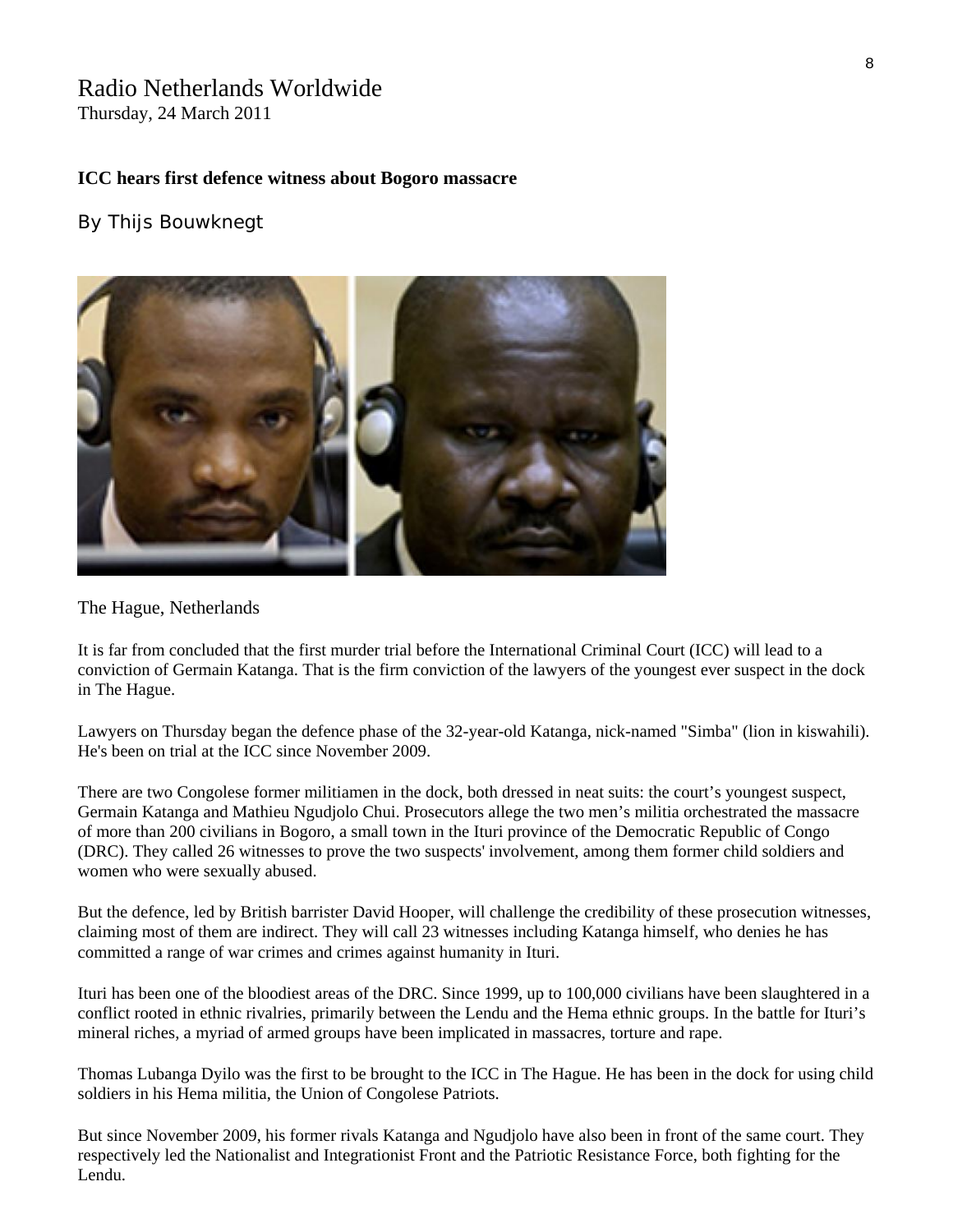They face charges for their alleged involvement in the Bogoro massacre.

#### **Bogoro massacre**

In the early morning of February 24th 2003, their militia entered the village and attacked Hema civilians. "They used children as soldiers. They killed more than 200 civilians in a few hours. They raped women, girls and the elderly. They looted the entire village and they transformed women into sexual slaves," prosecutor Luis Moreno Ocampo told the court at the opening of the trial in 2009.

"Some were shot in their sleep, some cut up with machetes to preserve bullets. Others were burnt alive after their houses were set on fire by the attackers," he added.

"Undoubtedly, there was an attack on Bogoro that day and excesses were committed", Katanga's lawyers replied. However, said David Hooper, "those excesses were not committed by Germain Katanga."

#### **Other atrocities**

Human rights organisations say Katanga was involved in other atrocities as well. His militia allegedly attacked the Nyakunde hospital in September 2002, killing at least 1,200 Hema. He is also said to have led his group during attacks in Bunia and Komanda. Eyewitnesses say Katanga's men carried severed hands through the streets and ate their victims' livers and hearts.

These incidents, however, are not included in the ICC charge sheet. By restricting the investigation to the atrocities committed in Bogoro, the prosecutors were able to investigate multiple charges instead of spreading resources thinly over various crime scenes. As a result, the two men face charges of, inter alia - murder, using child soldiers, pillage, rape and sexual slavery.

#### **ICC's first murder trial**

Katanga was arrested by the DRC after an attack that killed nine United Nations peacekeepers in 2004. He was held on charges of war crimes but never saw the courtroom in Kinshasa. Instead, the ICC brought him to The Hague in 2007 where he unsuccessfully tried to have his case returned to the DRC.

Ngudjolo, meanwhile, was granted a general amnesty by the DRC in exchange for the demobilisation of his troops in 2006. Two years later, however, the ICC indicted him and he was transferred to The Hague to stand trial.

The Katanga case was the ICC's first murder trial - since Lubanga only faces charges of using child soldiers - but it is also the last Ituri trial. ICC Chief Prosecutor Luis Moreno Ocampo said in July 2009 that the court had no more investigations in the province and he is now focusing on atrocities committed in the Kivu region.

#### **Other Congo cases**

The DRC has so far been the ICC's most productive hunting ground. Four prisoners at the court's detention centre in the Netherlands are Congolese.

The court's third trial involves the country's former vice president, Jean-Pierre Bemba Gombo whose rebel group allegedly committed atrocities in the Central African Republic. While it was President Kabila who invited Ocampo to investigate crimes in his country, Kinshasa still refuses to arrest the ICC's most wanted fugitive, Bosco Ntaganda and has even promoted him to General in the Congolese army.

Another suspect – Calixte Mbarushimana from Rwanda – might go to trial later this year for crimes his FDLR militia – a group of former Rwandan génocidaires - committed in eastern Congo. He was arrested in France last year and brought to The Hague in January.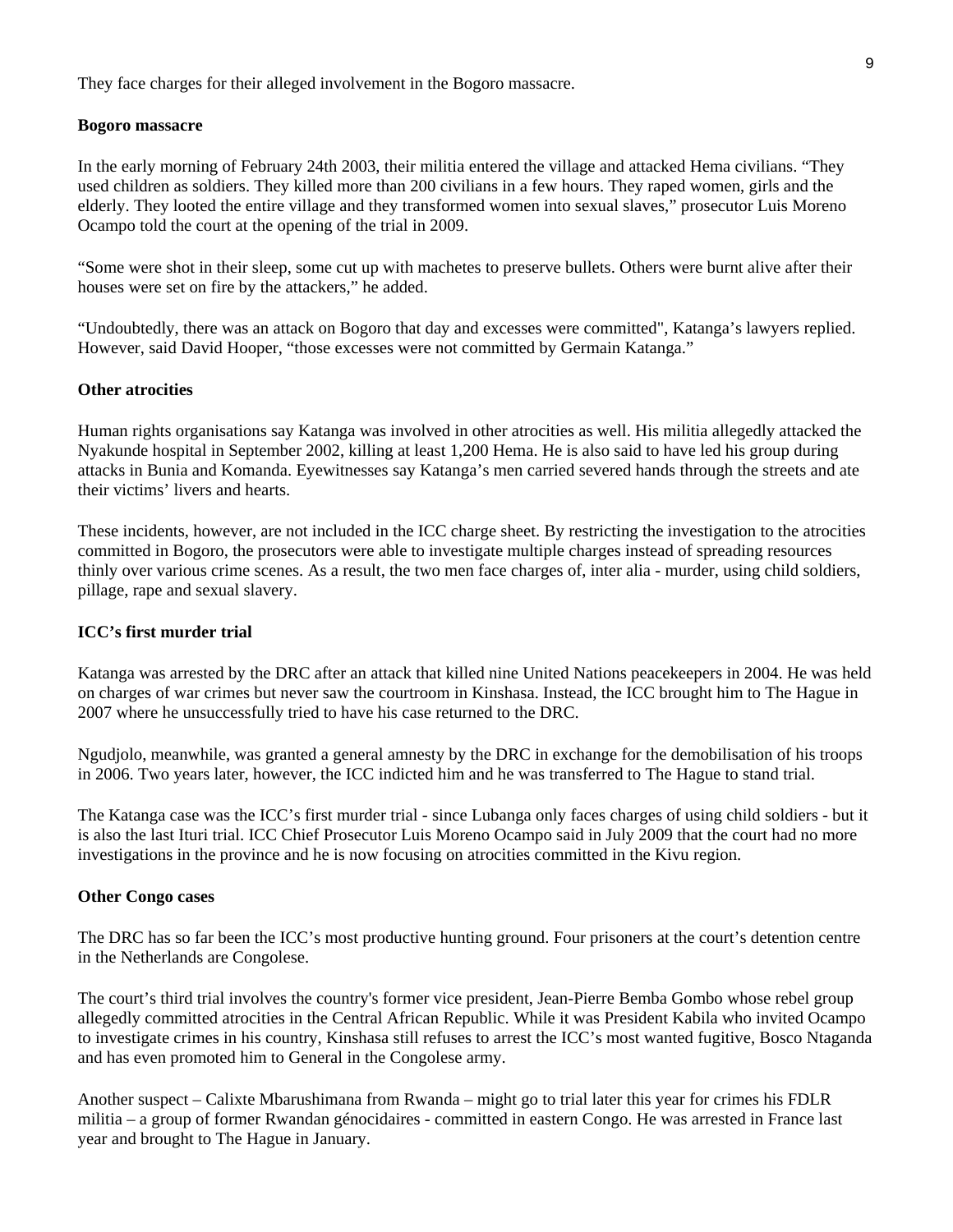# Hirondelle News Agency

Thursday, 24 March 2011

## **"Special deposition does not amount to trial in absentia"**

The International Criminal Tribunal for Rwanda (ICTR) which is going to conduct this year "special deposition" in order to preserve prosecution evidence against three accused still at large, in a ruling, explains that this procedure does not amount to trial in absentia.

Those hearings will be conducted under rule 71 bis adopted in May 2009 at the Plenary Session of ICTR Judges.

Among the three accused concerned is Félicien Kabuga presented by the prosecution as the main financier of the 1994 Tutsi genocide.

In his submissions, Mr Bahame Tom Nyanduga, Duty Counsel representing Kabuga's interests at the stage, had claimed that the procedure violates the rights of the accused to a fair trial.

"In the Chamber's view, it needs to be clearly emphasized that Rule 71 bis procedure does not amount to a trial in absentia", reads part of the decision. "An important distinction between this procedure and a trial is that the single Judge presiding over these proceedings will not have the powers to enter a verdict of guilt or innocence, and cannot make decisions regarding the admissibility or the weight of the deposition evidence," the tribunal further says.

"It will be for a future Trial Chamber, acting within the confines Rule 71bis (O), to decide the admissibility of evidence recorded and preserved through the Rule 71 bis procedure," according to the Tribunal.

Although Rule 71 bis does appear to impose some limitations in the accused's fair trial rights, the Tribunal further said, it is worth noting that a future Trial Chamber would be able to assess the relevance and probative value of the preserved evidence.

The future judges will take "into consideration the rights of the accused and the fact that the Duty Counsel crossexamining the witness during the special deposition did not receive instructions from the accused and was not Counsel of the accused's choice," it added.

Rule 71 bis states, among others, that "if within a reasonable time, a warrant of arrest has not been executed, the Prosecutor may submit a request to the President that evidence relating to the indictment be preserved for a further trial by special deposition recorded in a proceeding conducted by a single Judge."

According to sources inside the ICTR, Kabuga has been carrying out prosperous business in Kenya. The two other accused targeted for preservation of prosecution evidence are former minister for Defence Augustin Bizimana who is said to be hiding in RDC and former Commander of the Presidential Guard Major Protais Mpiranya who may be hiding in Zimbabwe.

For the prosecutor, Hassan Bubacar Jallow, the three are key suspects among the 10 accused still on the run. He fears that evidence against them may be lost or deteriorate due to the passage of time, death and incapacity of unavailability of witnesses later on.

Special deposition will be conducted in closed session.

#### FK-ER/GF

© Hirondelle News Agency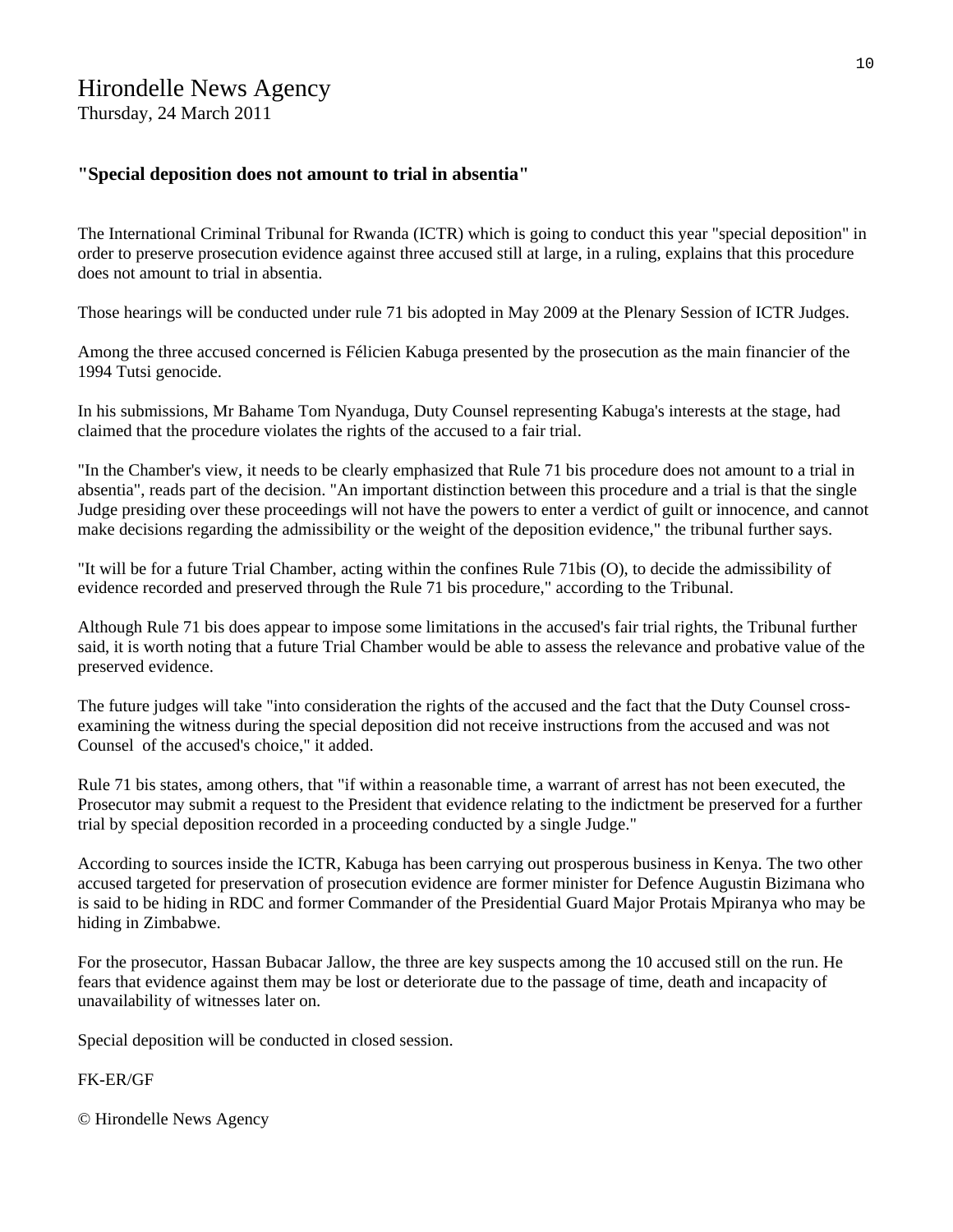# Hirondelle News Agency

Wednesday, 23 March 2011

### **American lawyer fears to travel to ICTR headquarters**

American lawyer, Peter Erlinder, lead defence counsel for genocide-convict, Major Aloys Ntabakuze is reportedly worried to travel to Tanzania to the International Criminal Tribunal for Rwanda (ICTR) for the appeal hearing of his client, allegedly for threats on his life.

The appeal hearing of the convict who was sentenced to life imprisonment alongside two other former military officers on December 18, 2008 is scheduled to be conducted in Arusha, Tanzania at the Tribunal's seat between March 30 through April 1, 2011.

Backing the alleged safety threats for his lead counsel, Major Ntabakuze filed a motion before the Appeals Chamber seeking for his counsel to participate in the appeal hearing by video-conference but the Chamber denied the motion.

''The Appeals Chamber finds that Ntabakuze has failed to demonstrate that the grant of a videoconference is warranted in this case and that the request for Lead Counsel's appearance by way of videoconference should therefore be denied,'' reads part of the ruling.

''It recalls that failure by Counsel to appear before the Tribunal may be a ground for the imposition of sanctions or may constitute contempt of the Tribunal,'' warns the decision.

Erlinder was arrested in Rwanda on May 28, 2010 on grounds of genocide denial but was later released "on medical grounds". He was in Rwanda to prepare the defence of opposition leader Victoire Ingabire, herself charged with "negationism" by Kigali.

After his release, Rwandan prosecution said Erlinder would be summoned any time to face charges and if he would jump bail and not respond to the summons, it would use the Interpol to track him down for his arrest.

Other appellants alongside Major Ntabakuze are Colonel Théoneste Bagosora, former Director of Cabinet in the ministry of Defence and Lt.Col Anatole Nsengiyumva.

NI/ER/GF

© Hirondelle News Agency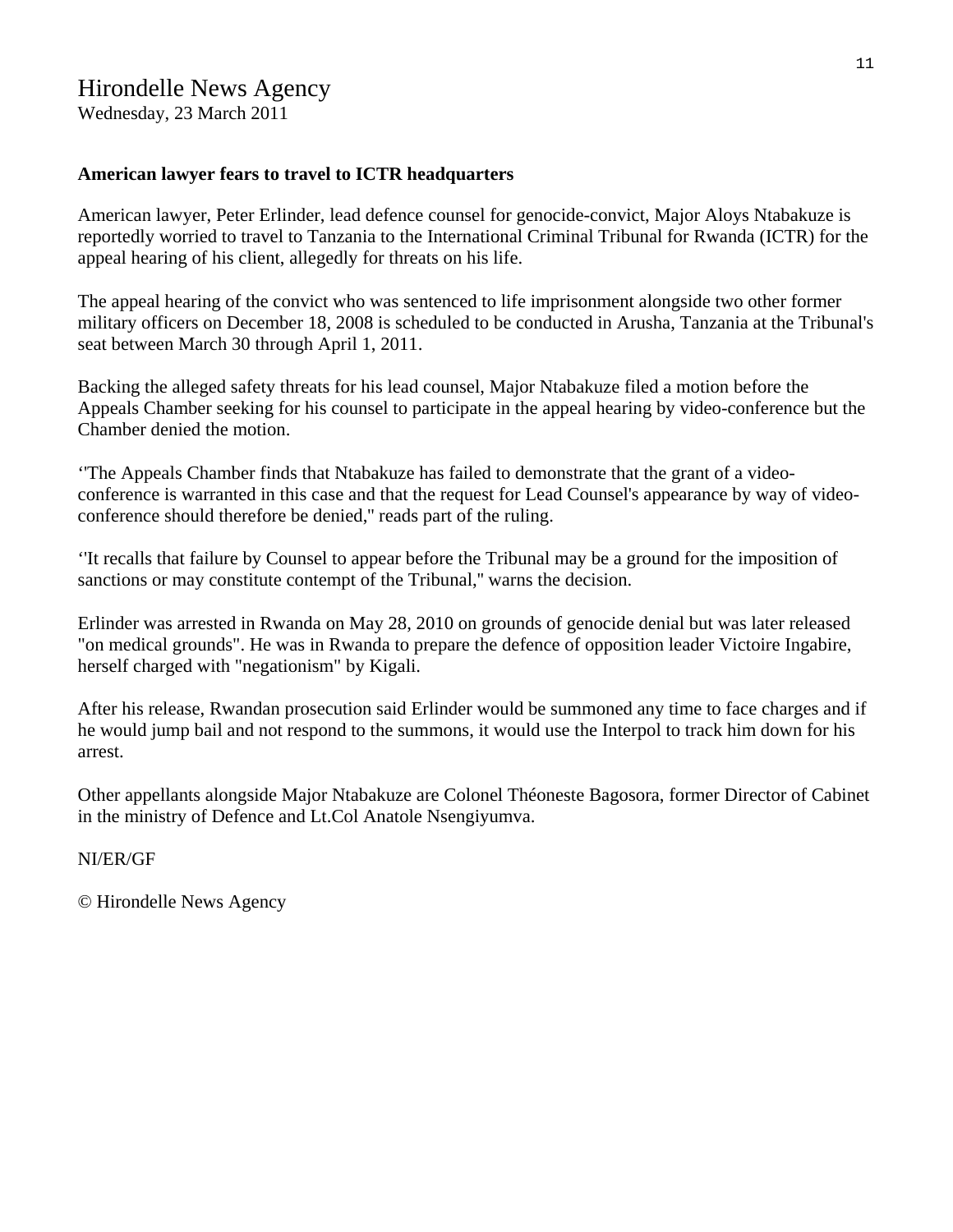# The Economist Thursday, 24 March 2011

War crimes and misdemeanours

#### **Justice, reconciliation-or score-settling?**



The price of collaboration, then

IT IS almost 40 years since Bangladesh's independence and a year since a war-crimes tribunal set out to try those accused of committing atrocities during the bloodstained conflict that led to it. The tribunal is due to lay formal charges this month or soon after. Dozens of suspects live under travel bans. Even so, the country remains haunted by the terrible memories of war. The tribunal seems unlikely to achieve either justice for the victims or reconciliation for the country.

Bangladesh has said that as many as 3m people died in the conflict, though others put the figure lower. What is certain is that many thousands of civilians were killed in cold blood by members of what was then the West Pakistan army (which later became Pakistan's army). Bangladesh is seeking to put in the dock not the main perpetrators of the

genocide but their local collaborators, who helped identify victims and took part in the killings. Notable among those accused of collaboration are members of an Islamist party, Jamaat-e-Islami, which formed part of a coalition government with the Bangladesh Nationalist Party (BNP) in 2001-06.

During the war, Jamaat's student wing organised a militia, called Al Badr, to support the West Pakistan army. The party denies any part in the war crimes and its leaders say they were not members of Al Badr. But last August the war-crimes tribunal issued arrest warrants for five party leaders, including two former ministers. They have not been charged with war crimes (they are being held in jail on other counts) and are due to appear before the tribunal next month. Also in the clink and awaiting possible future war-crimes charges is a senior leader of Khaleda Zia's BNP, now the main opposition. Officials say at least six more Jamaat leaders will be arrested on war-crimes charges, including the 89-year-old Gholam Azom, who led the party in 1971.

Partly because of the political implications, the war-crimes trials have run into trouble before they have even started. Emboldened by an unexpectedly good